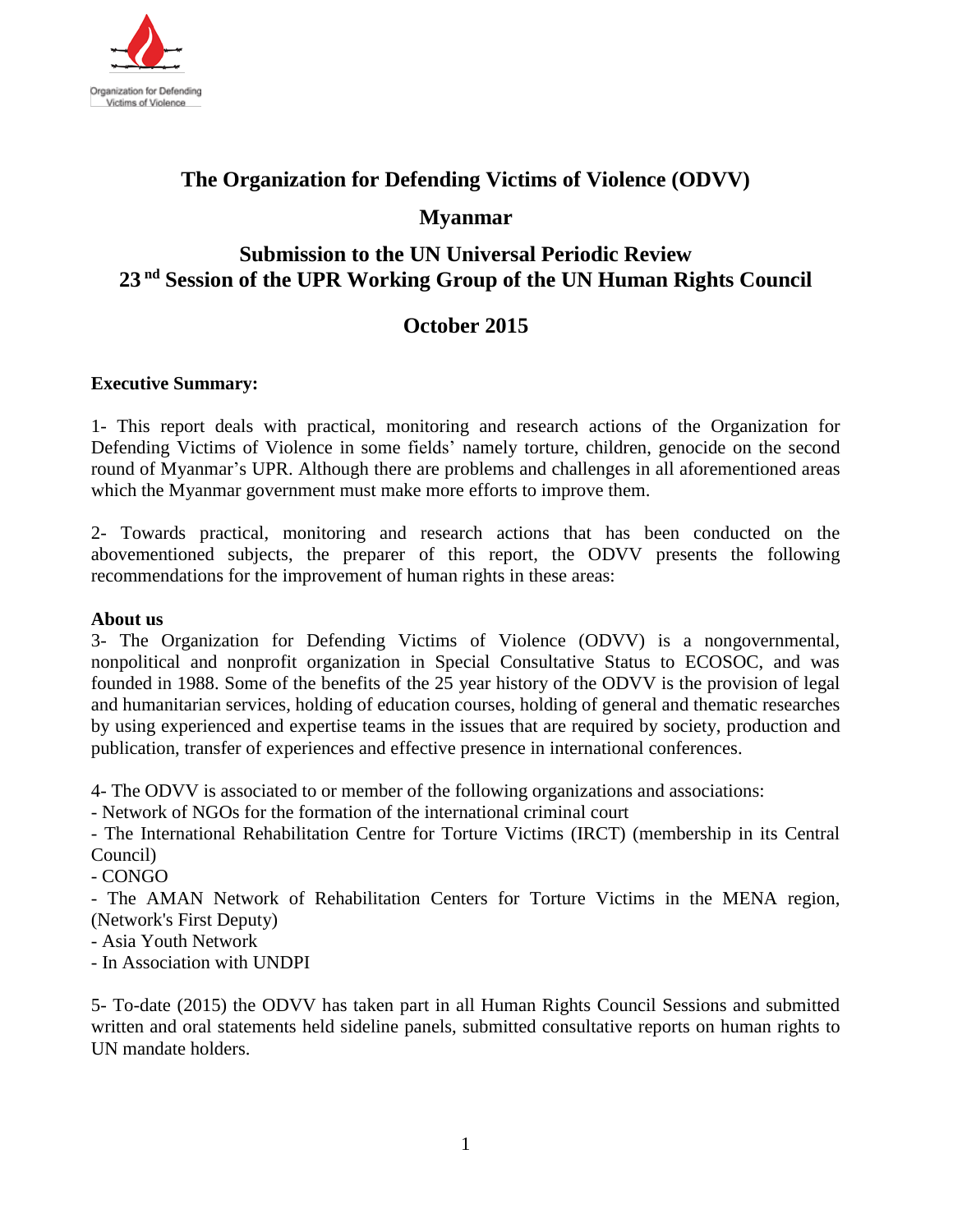

#### **Data collection method**

6- To present a factual picture on areas which this report covers, the preparers adopted a practical method based on the findings of exclusive and field thematic researches, legal monitoring and also media monitoring regarding the activities taken place on the subject.

## **Challenges and Difficulties**

## **Torture**

7- The Myanmar government, military, and police use torture and severe beatings to interrogate, intimidate, and discriminate against rural protestors, ethnic civilians, and prisoners. The Myanmar military tortured a 16 year [old Kachin boy](http://kachinlandnews.com/?p=23664)<sup>1</sup> who was coming home from a soccer game.

8- The military also [tortured](http://kachinlandnews.com/?p=23720)  $2$  ten male villagers in Nhka Ga village, northern Kachin State. The men were tied up, hung from their feet, and beaten inside their church. Two of the villagers, a church deacon and a young man, were killed, and their bodies were dumped alongside a road; others, including the village's pastor, are in critical condition but are [being held as hostages](http://kachinlandnews.com/?p=23765)<sup>3</sup> and denied medical care. Instances of torture in Kachin State have increased since August – beating and killing villagers is how the military prepared for the early October peace talks between the Kachin and the government, which unsurprisingly did not lead to a ceasefire agreement.

## **Children**

 $\overline{a}$ 

9- The Myanmar military is notorious for its use of child soldiers. More than 5,000 children are currently serving in the military, not including those who were recruited as children but are now past their 18th birthdays. The Myanmar government has long refused to ratify the [2000 Optional](http://www.unicef.org/crc/index_protocols.html)  [Protocol to the Convention on the Rights of the Child](http://www.unicef.org/crc/index_protocols.html) on the involvement of children in armed conflict. Yet on June 27, 2012, after five years of negotiation, the Myanmar government signed a joint action plan with the UN to end the recruitment and use of children as soldiers in the Tatmadaw (the Myanmar military) and Border Guard Forces. Regrettably, the Myanmar government has been non-compliant in implementing the [Burma-UN joint action plan](http://www.un.org/News/briefings/docs/2012/120705_Guest.doc.htm) on child soldiers. Only 66 children have been released by the Myanmar military since the "action" plan was signed. Children continue to be recruited and deployed in areas of armed conflict, notably in the military's offensive war against the Kachin ethnic group in northeastern Burma. From September 2012-March 2013, the Tatmadaw recruited nearly 40 more children. The Myanmar government has deliberately inhibited

<sup>1</sup> http://kachinlandnews.com/?p=23664

<sup>2</sup> http://kachinlandnews.com/?p=23720

<sup>3</sup> http://kachinlandnews.com/?p=23765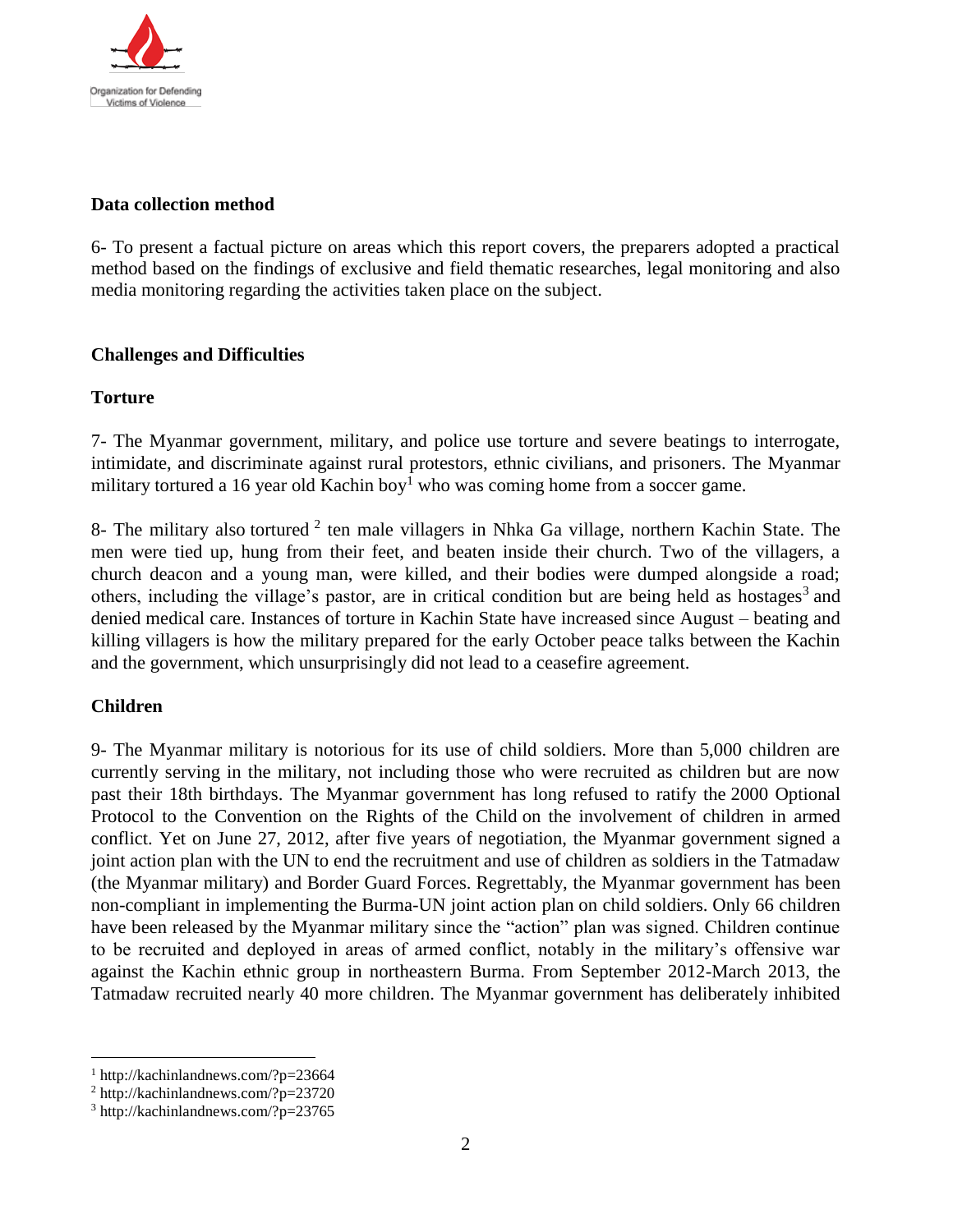

the process of demobilizing children by barring the UN Country Task Force from visiting military sites to monitor the release of children.<sup>4</sup>

## **Genocide**

10- One hundred and forty thousand people, most of whom are Rohingya Muslims, live in conditions of total segregation, marginalization and desperation in Internally Displaced Persons (IDP) camps that are aptly described by those who live there as "concentration camps". <sup>5</sup>

11- The Government of Burma continues to deny a United Nations report of a break out of violence in Rakhine State in January that left 40 men, women, and children massacred. Doctors without Borders reported that it had treated 22 people for stab and gunshot wounds in the area where the massacre is reported to have taken place. This revelation was cited by the government as one of the principle reasons for the expulsion of Doctors Without Borders from Rakhine State. The loss of 500 Doctors without Borders staff means the loss of 1,000 eyes on the ground.<sup>6</sup>

12- Restriction of Rights Based on Identity is most starkly seen in northern Rakhine State where a state policy of persecution has limited the rights of Muslim Rohingya to marry, have children, work, move, and gain access to education.

13- The situation also has regional dimensions: since the violence in June 2012, some 87,000 people (mainly Rohingya, but also some Bangladeshis among them) are estimated to have departed by sea from the Myanmar-Bangladesh border area often in rickety boats in treacherous conditions, destined for such countries as Australia, Indonesia, Malaysia and Thailand.<sup>7</sup> In fact, UNHCR notes over 20,000 irregular maritime departures in the first half of 2014 alone.<sup>8</sup>

14- In 2014, Amnesty International has received reports that at least 60 individuals have been charged under Article 18 of the Peaceful Assembly Law. However, the actual number is believed to be higher. These individuals include political activists; land rights and environmental activists; human rights defenders; farmers; and other peaceful protesters. They have been charged solely for their participation in peaceful assemblies and demonstrations.<sup>9</sup>

15-The Rohingya community continues to face systematic discrimination, which includes restrictions on the freedom of movement, on access to land, food, water, education and health care, and on marriages and birth registration. The human rights violations faced by the Rohingya community have been regularly documented by successive Special Rapporteurs on the situation of human rights in Myanmar. These include summary executions, enforced disappearances, torture,

 $\overline{a}$ 

<sup>4</sup> http://uscampaignforburma.org/index.php

<sup>5</sup> http://endgenocide.org/wp-content/uploads/2014/03/marching-to-genocide-in-burma.pdf

<sup>6</sup> http://endgenocide.org/wp-content/uploads/2014/03/marching-to-genocide-in-burma.pdf

<sup>7</sup> UNCHR, "South-East Asia: irregular maritime movements, January-June 2014" August 2014.

<sup>8</sup> http://daccess-dds-ny.un.org/doc/UNDOC/GEN/N14/545/25/PDF/N1454525.pdf?OpenElement

<sup>9</sup>http://www.amnesty.org/en/library/asset/ASA16/025/2014/en/393f5211-362d-4e90-b398- 70e43086de69/asa160252014en.html